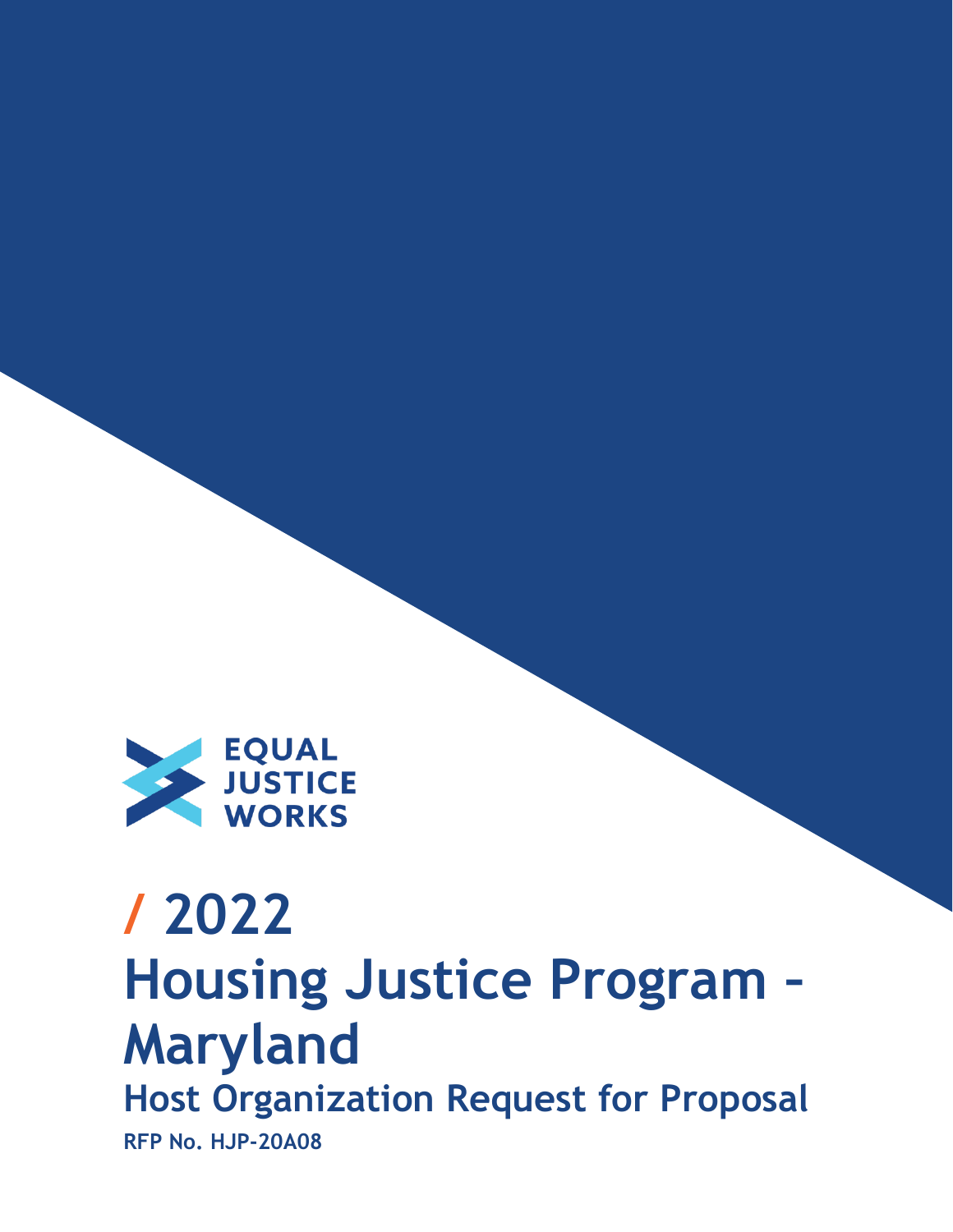#### **Solicitation Release Date: May 3, 2022 Application Deadline: June 8, 2022 (Deadline Extended from May 27, 2022)**

## <span id="page-1-0"></span>**OVERVIEW**

Equal Justice Works invites eligible organizations to submit proposals to participate as **Host Organizations** in Equal Justice Works' 2022 [Housing Justice](https://www.equaljusticeworks.org/news/building-bridges-between-legal-providers-to-disrupt-the-cycle-of-evictions-in-richmond-virginia/) Program in Maryland. The Housing Justice Program creates Fellowships for qualified attorneys and community organizers to provide free civil legal assistance, conduct community outreach and education, and advocate for improved tenants' protections. The main goal of this program is to disrupt the cycle of evictions and housing instability for low-income tenants by mobilizing lawyers and organizers (Fellows) to catalyze systemic change, including access to counsel for tenants facing eviction. In jurisdictions with a right to counsel for tenants facing eviction, Fellows help to pilot implementation designs and issues prior to the jurisdiction providing full government funding. Host Organizations will participate in the Housing Justice Program by hosting one or more Fellows; organizations may apply to host attorney Fellows, organizer Fellows, or a combination of both. Host Organizations are encouraged to coordinate approaches during the RFP stage and implementation of the program.

The 2022 Housing Justice Program will expand the efforts of the 2019 [Housing Justice Program](https://www.equaljusticeworks.org/news/building-bridges-between-legal-providers-to-disrupt-the-cycle-of-evictions-in-richmond-virginia/) from Virginia to Maryland to help low‐income households avoid eviction and remain stably housed.

Equal Justice Works seeks to allocate approximately **fourteen Fellows in Maryland: ten attorney Fellows** and **four community organizer Fellows** hosted at legal services organizations and community-based organizations beginning on or about August 1, 2022, and ending no later than 24 months after the Fellow's start date and no later than August 31, 2024. These fourteen Fellows will work cooperatively to:

- 1) Provide direct legal assistance including advice, referrals, and full representation to promote housing stability for low-income households, especially tenants in eviction proceedings;
- 2) Build collaborative partnerships with community organizations and provide referrals for wraparound services;
- 3) Engage in outreach including know-your-rights presentations and workshops, legal clinics, and intake events around housing issues; and
- 4) Identify patterns, organize tenants, engage in impact litigation to challenge structural issues, and educate key stakeholders around the causes and consequences of housing instability.
- 5) Where there is a right to counsel, identify any on-the-ground implementation problems and coordinate with other legal services providers.

Equal Justice Works, as the nation's largest facilitator of opportunities in public interest law, will support the Fellows and collaborate with the Host Organizations throughout the implementation of the program.

## <span id="page-1-1"></span>HOST ORGANIZATION ELIGIBILITY

All Host Organizations must meet the following criteria to be considered an eligible applicant: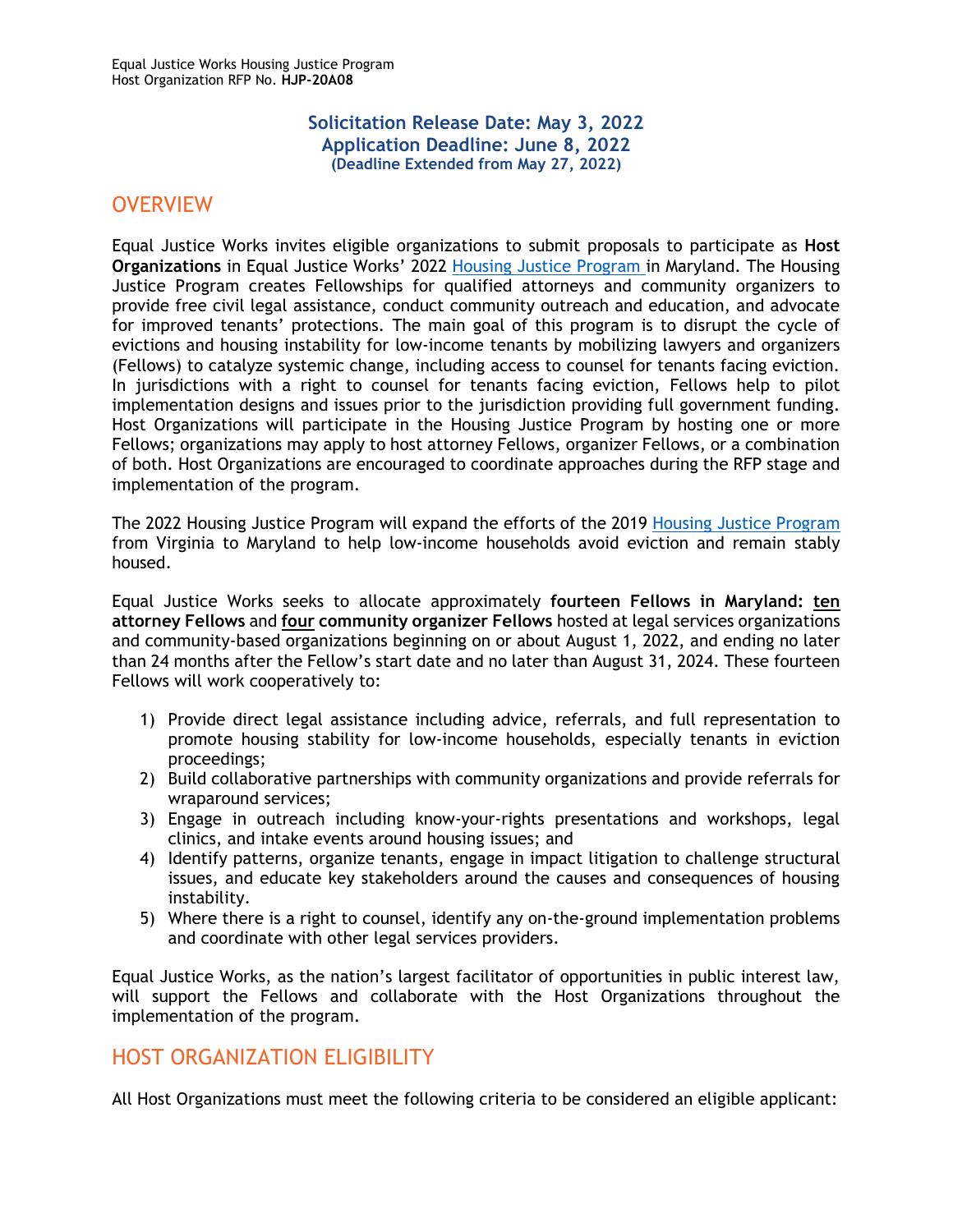- An established organizational status as defined and described in section 501(c) of Title 26 of the U.S. Internal Revenue Code and exempt from taxation under 501(a) of that title, including tribal nonprofit organizations and institutions of higher education (including tribal institutions of higher education).
- Excluded from the U.S. government 'Specialty Designated Nationals and Blocked Persons List (SDNL)'.
- Must have a valid DUNS number.
- Must have a valid Employer Identification Number.
- Must have a physical facility in one of the following areas in Maryland:
	- o Baltimore City
	- o Baltimore County
	- o Prince George's County
	- o Eastern Shore Counties (Caroline, Cecil, Dorchester, Kent, Queen Anne's, Somerset, Talbot, Wicomico, and Worcester counties)
- Must provide housing stabilization services to low-income households in Maryland.
	- o Organizations proposing to host **attorney Fellow(s)** must have a demonstrated history of providing legal services to low-income households at risk of eviction or experiencing housing instability.
	- o Organizations proposing to host community **organizer Fellow(s)** must have a demonstrated history of building and supporting community-led campaigns to advocate for change in the area of affordable housing and/or tenants' rights.
- Must also provide a copy of a "Certificate of Good Standing" issued by the State in which they are incorporated, or other State mandated documents proving an active/valid registration and that the organization complies with the legal requirements of the certificate or proffered documents.

## Contact Information

For assistance with any requirements of the solicitation, contact Equal Justice Works at [housingjustice@equaljusticeworks.org.](mailto:housingjustice@equaljusticeworks.org)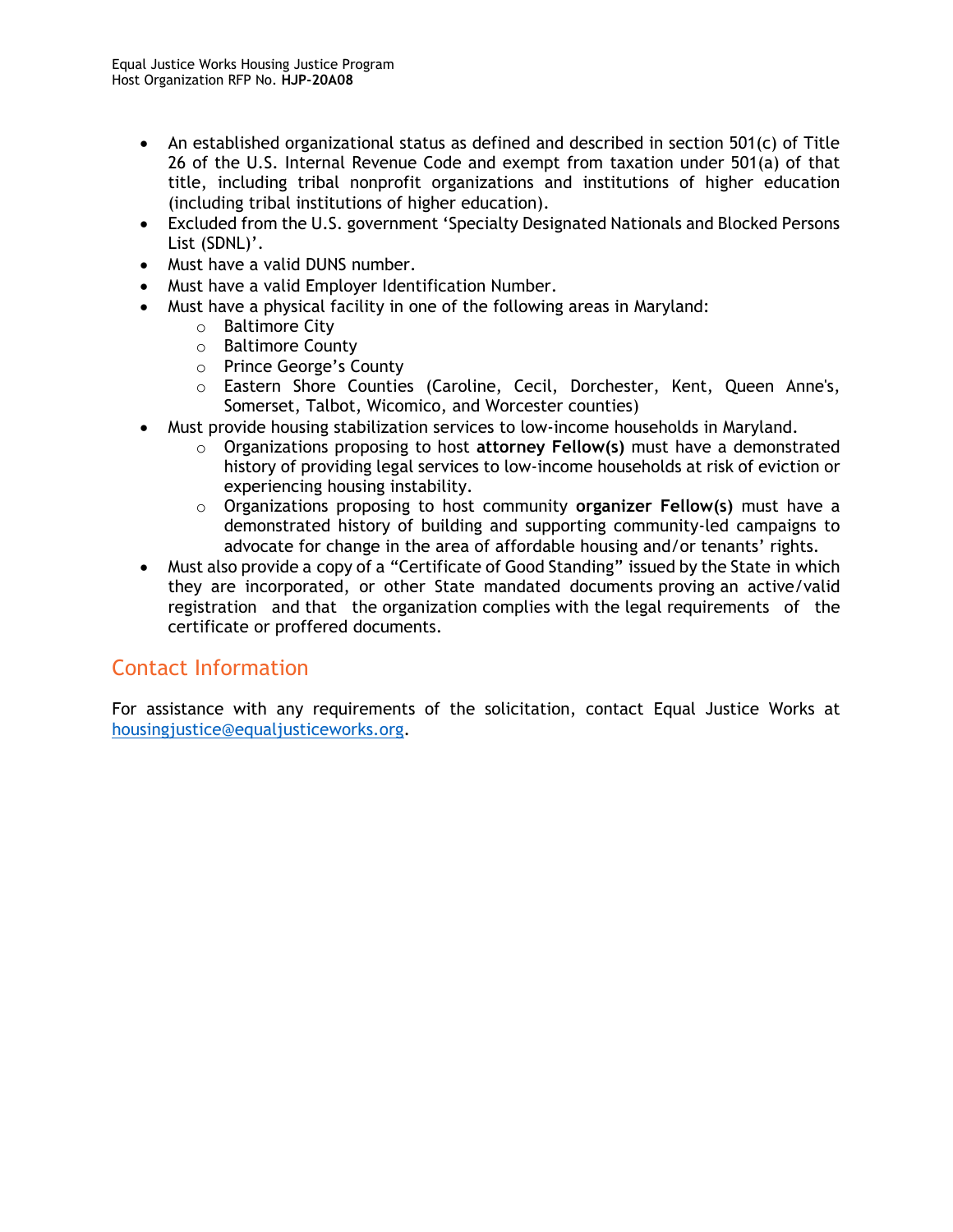## About Equal Justice Works

Equal Justice Works is the nation's largest facilitator of opportunities in public interest law. We bring together an extensive network of law students, lawyers, legal services organizations, and supporters to promote a lifelong commitment to public service and equal justice. Following their Fellowships, more than 85% of our Fellows remain in public service positions, continuing to pursue equal justice for underserved communities across the country.

Our issue-specific Fellowship programs enable aspiring and committed public interest lawyers to jump right in and serve communities in need of legal assistance and be part of a larger cohort and community of practice facilitated by Equal Justice Works. Our Fellowship Programs range in geography and issue areas, and address housing, disaster resilience, elder abuse, immigration, and the unmet legal needs of veterans and crime victims.

Equal Justice Works is committed to building a community of staff, board members, Fellows, law students, and public service community whose behaviors align with our mission regarding diversity, inclusion, equity, and justice. We believe that harnessing the power of our differences and breaking down barriers to opportunities are critical in ensuring that these values remain at the forefront of our work. We strongly believe that we must lead from within. Equal Justice Works creates an environment where staff at all levels are heard, respected, and valued.

For more information, please visit [www.equaljusticeworks.org.](http://www.equaljusticeworks.org/)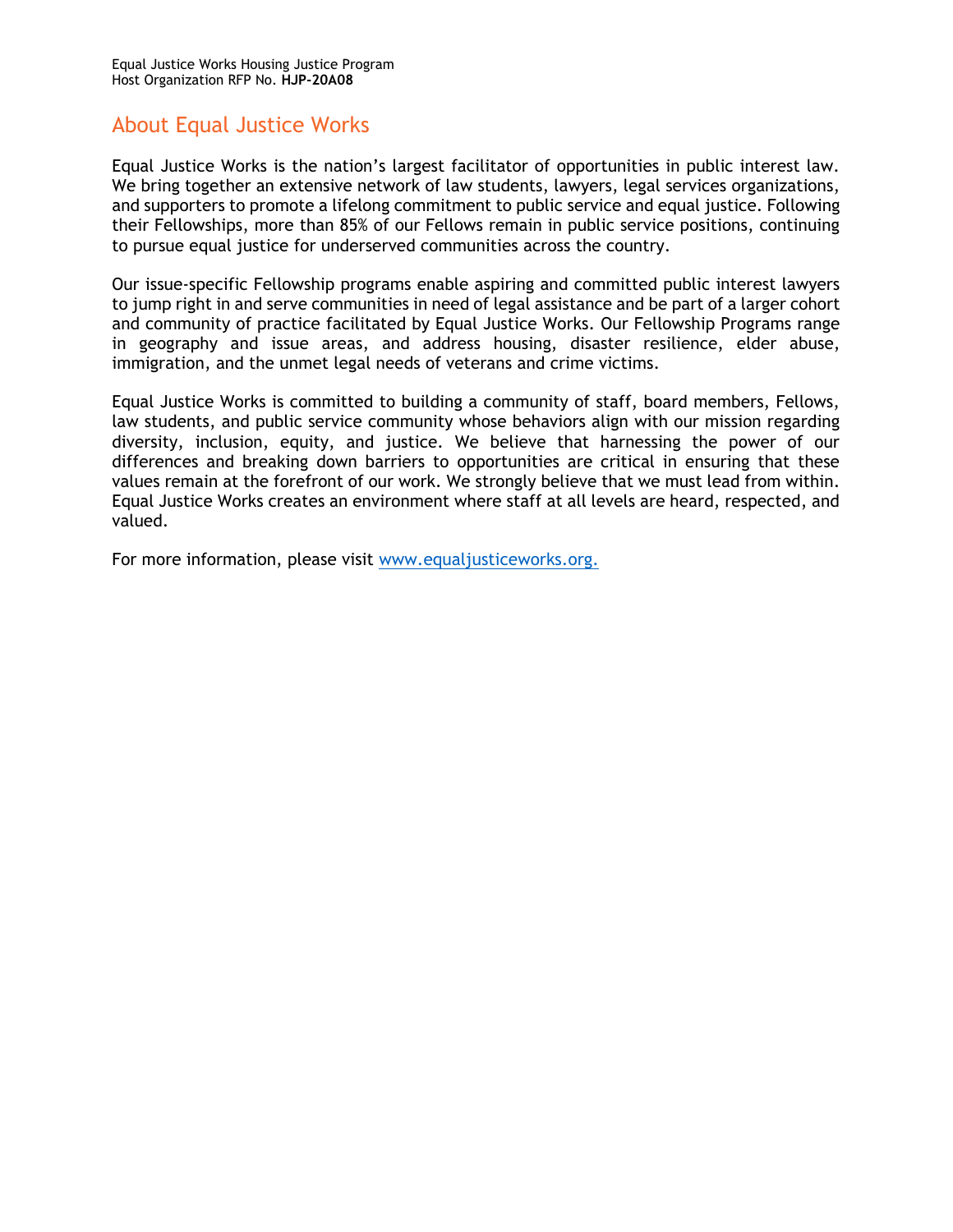## Contents

| 1.             |                                                                          |
|----------------|--------------------------------------------------------------------------|
| А.             |                                                                          |
| В.             |                                                                          |
| C.             |                                                                          |
| D.             |                                                                          |
| Ε.             |                                                                          |
| F.             |                                                                          |
| G.             |                                                                          |
| Η.             |                                                                          |
| Ι.             |                                                                          |
| 2.             |                                                                          |
| А.             |                                                                          |
| B.             |                                                                          |
|                | (1)                                                                      |
|                | (2)                                                                      |
|                | (3)                                                                      |
| $\mathsf{C}$ . |                                                                          |
| D.             |                                                                          |
| 3.             |                                                                          |
| А.             |                                                                          |
| В.             |                                                                          |
| C.             |                                                                          |
| D.             |                                                                          |
| Е.             |                                                                          |
|                | (1)                                                                      |
|                | (2)                                                                      |
|                | (3)                                                                      |
|                |                                                                          |
|                | (5) Certifications - Certification for Data Privacy (see Appendix 5)  10 |
| F.             |                                                                          |
|                |                                                                          |
|                |                                                                          |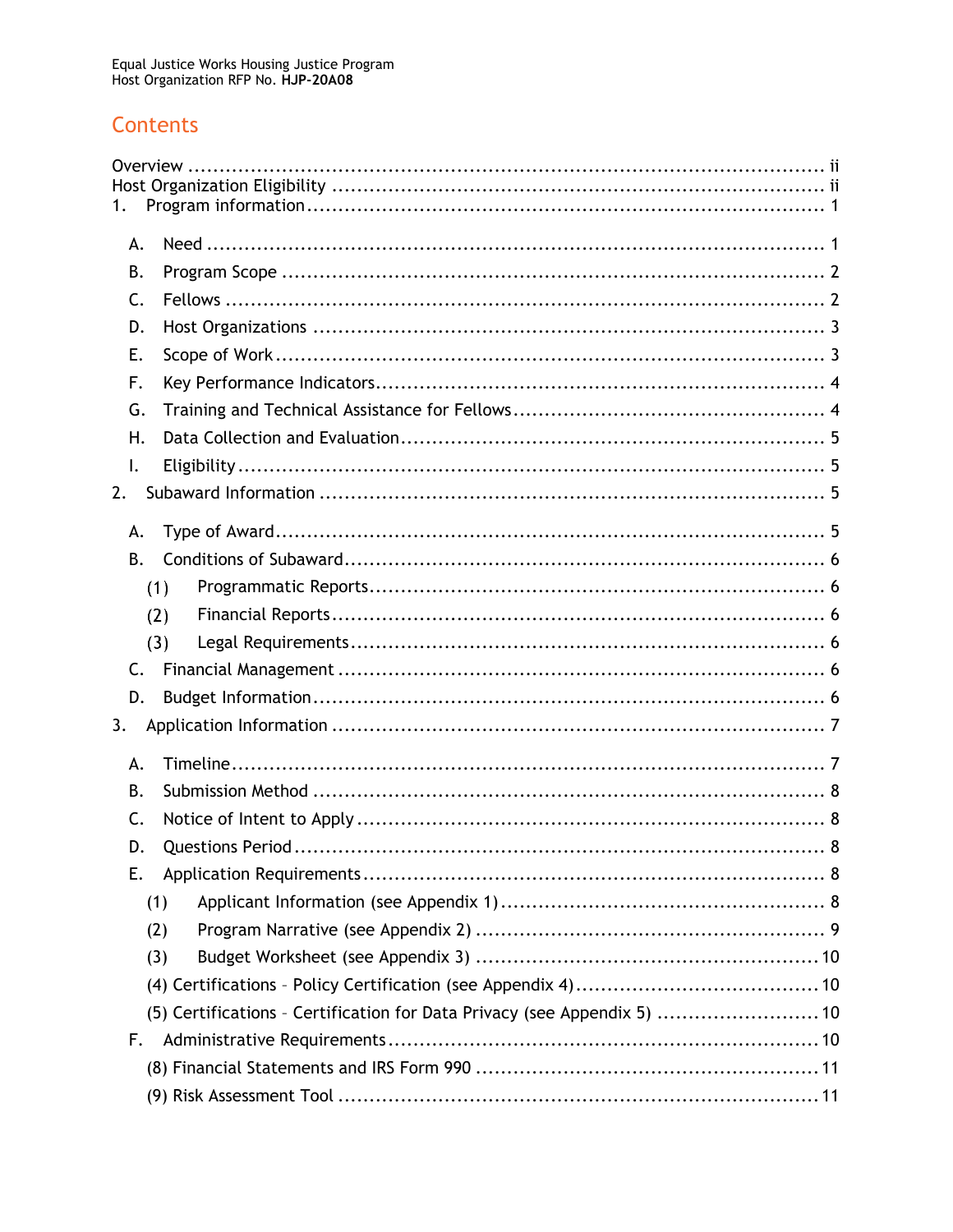| 4.                                                                                   |     |                                                                                |  |  |  |  |
|--------------------------------------------------------------------------------------|-----|--------------------------------------------------------------------------------|--|--|--|--|
|                                                                                      | А.  |                                                                                |  |  |  |  |
|                                                                                      | В.  |                                                                                |  |  |  |  |
|                                                                                      | C.  |                                                                                |  |  |  |  |
| 5.                                                                                   |     |                                                                                |  |  |  |  |
| List of Appendices required to be submitted in response to this RFP. See application |     |                                                                                |  |  |  |  |
|                                                                                      |     |                                                                                |  |  |  |  |
|                                                                                      | (1) |                                                                                |  |  |  |  |
|                                                                                      | (2) |                                                                                |  |  |  |  |
|                                                                                      | (3) |                                                                                |  |  |  |  |
|                                                                                      |     | (4)                                                                            |  |  |  |  |
|                                                                                      | (5) |                                                                                |  |  |  |  |
|                                                                                      | (6) | Sample Fellow Job Description (reference document; no submission required)  13 |  |  |  |  |
|                                                                                      | (7) | Equal Justice Works Standard Grant Award Conditions for Non-Federal Grants     |  |  |  |  |
|                                                                                      |     | Due June 20, 2022, following receipt of Conditional Approval Letter 13         |  |  |  |  |
| (8)                                                                                  |     |                                                                                |  |  |  |  |
|                                                                                      |     | (9)                                                                            |  |  |  |  |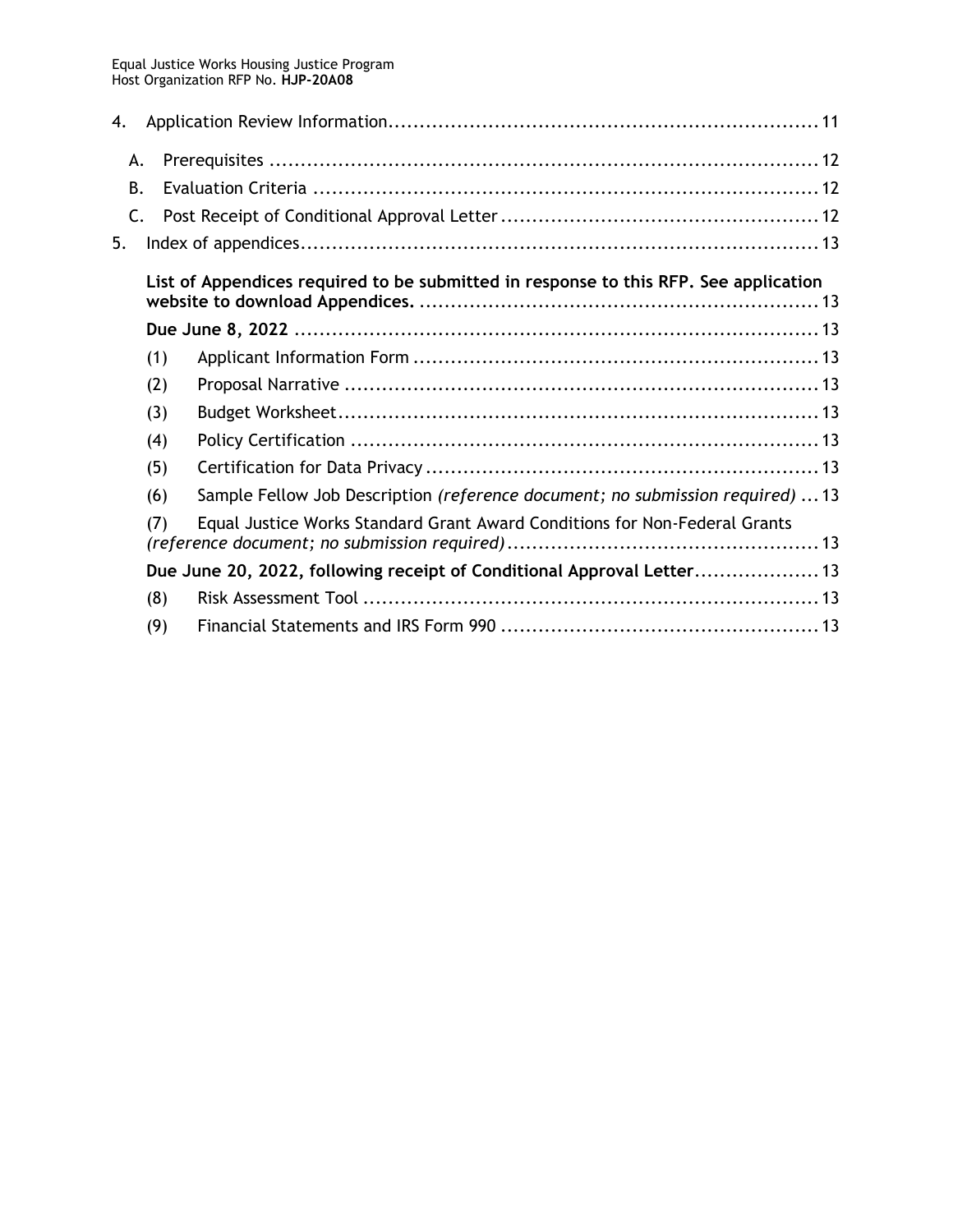## <span id="page-6-0"></span>1. PROGRAM INFORMATION

#### <span id="page-6-1"></span>**A. Need**

Housing is a fundamental human right, determining access to quality food, education, employment, mental and physical health, and more; but it is not a right that is easily secured and one that is often too easily lost. The loss of a home through eviction destabilizes families: creating homelessness, disrupting children's education, and causing or exacerbating chronic health issues. According to Matthew Desmond, Princeton University Professor and Principal Investigator of the Eviction Lab, there is also a direct causative link between eviction and poverty: "Eviction is a cause, not just a consequence of poverty" (Desmond 2016). Legal assistance is key to low-income tenants in eviction cases, yet access to such assistance is severely limited. While defendants in criminal cases have a right to a lawyer, defendants in civil cases who cannot afford one generally have no right to counsel.

The [National Equity Atlas](https://nationalequityatlas.org/rent-debt) identified that approximately 111,000 Maryland households are behind on rent and approximately 79 percent are people of color based on the most recent available data. Further, once a household has been evicted, the struggle to find new housing snowballs, as landlords and property managers frequently screen for past evictions when determining whether to accept new tenants. The report published by Stout Risius Ross estimated that, with a right to counsel in housing court, 92 percent of represented tenants would avoid disruptive displacement in Baltimore City (The Impact of an Eviction Right to Counsel in Baltimore City, May 2020). Buoyed by the findings of the Stout report, Baltimore City Council unanimously passed Council Bill 20-0625 in December of 2020, enacting a civil right to counsel for tenants facing eviction, making it the seventh city to provide tenants with access to attorneys. In 2021, Maryland became the second state to enact access to counsel for lowincome tenants by passing HB 18. However, companion legislation to fund right to counsel through a higher surcharge on District Court filings died in the House of Delegates, leaving the promise of right to counsel without a permanent funding source. In 2022, \$11.8 million of state funds were designated for the Access to Counsel in Evictions program for FY23, and the Maryland General Assembly passed legislation allocating \$14 million in funding for FY24.

The Maryland Access to Counsel in Evictions Taskforce (Eviction Task Force) recently published their report and noted that *"[o]ther jurisdictions have built a staffing pipeline by establishing fellowship programs in partnership with organizations such as Equal Justice Works"* (ATC Task Force Report, January 2022). The Eviction Task Force recommends that focusing on outreach and education in partnership with trusted members of the community, building a pipeline of lawyers and paralegals, and conducting a comprehensive evaluation of the program are some of the critical elements necessary to build an effective Access to Counsel Eviction Program in Maryland (ATC Task Force Report, January 2022).

Beyond helping individuals in moments of crisis, legal intervention is also critical to disrupt the detrimental cycles that evictions trigger in communities. In addition to attorneys, community organizers play an important role in connecting community members with legal services, building partnerships between legal service organizations and community partners, and sharing valuable resources and information with community members. Housing organizers help build trust in the community and mobilize the community to support systemic change.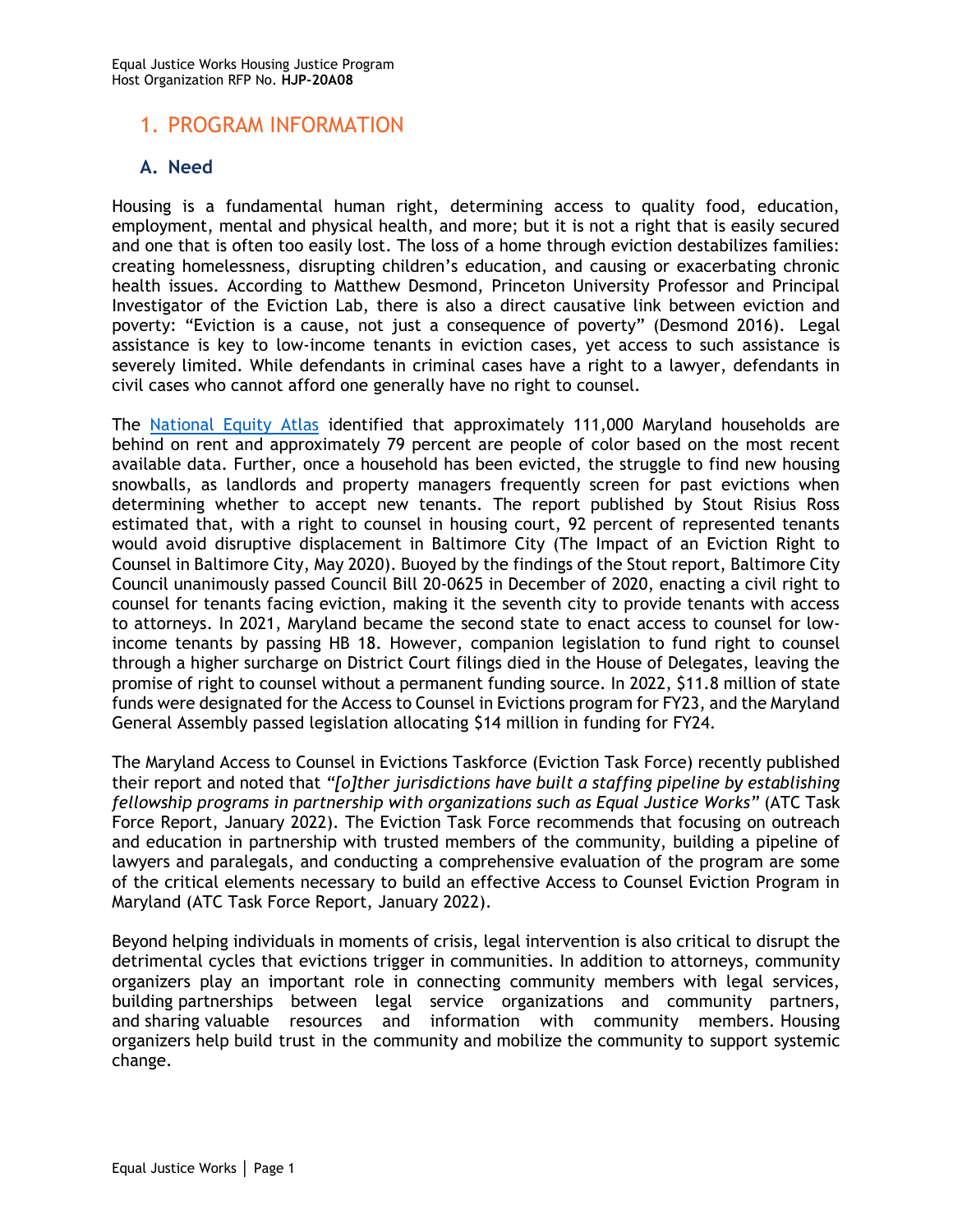To confront the crisis of eviction, Equal Justice Works created the Housing Justice Program to provide immediate legal assistance to those experiencing housing instability, and advance longterm, systemic reforms to address the underlying inequities.

### <span id="page-7-0"></span>**B. Program Scope**

In 2018, with a three-year grant from The JPB Foundation, Equal Justice Works launched the first cohort of the [Housing Justice Program](https://www.equaljusticeworks.org/news/building-bridges-between-legal-providers-to-disrupt-the-cycle-of-evictions-in-richmond-virginia/), which mobilized lawyers and organizers ("Fellows") at Host Organizations in the Greater Richmond Region of Virginia to provide legal services, education, and community organizing to help people in low-income communities fight evictions and champion for systems change. In two years of operation (2019-2021), Fellows successfully moved the needle on housing stability by preventing more than 4,000 tenants from being evicted and conducting education and outreach efforts for more than 40,000 people. Most critically, the legal services organizations hosting our Fellows confirmed that the Housing Justice Program helped generate momentum for tenants to have the right to be represented by counsel in eviction cases – something that seemed inconceivable in Richmond just two years earlier.

The 2022 Housing Justice Program will mobilize approximately 30 Fellows in Virginia, South Carolina, and Maryland. At least fourteen of these Fellows – ten lawyers and four organizers – will be placed at eligible Host Organizations in Maryland for 24 months. Equal Justice Works, Host Organizations, Fellows, and other partners will cooperate and identify ways to collaboratively advance the program.

Host Organizations will receive subawards from Equal Justice Works that include Fellows' salary and fringe, and Host Organization support costs. Fellows will receive, from Equal Justice Works and its partners, customized legal and professional development trainings and other specialized resources designed to support their Fellowship activities.

#### <span id="page-7-1"></span>**C. Fellows**

Equal Justice Works' 2022 Housing Justice Program will support ten Attorney Fellows and four Organizer Fellows in Maryland starting on or about August 1, 2022, and ending no later than 24 months from the Fellow's start date, and no later than August 31, 2024. Fellows will work as full-time employees of their Host Organizations and receive the salary and benefits determined by the Host Organization in accordance with its policies and pay scale.

Host Organizations are responsible for recruiting and competitively selecting qualified Fellows. Fellow candidates will apply directly to Host Organizations of their interest. Equal Justice Works will support the recruitment by providing a sample job descriptions template (Appendix 6) and marketing the opportunities nationwide through its networks.

**Attorney Fellow**s: Host Organizations may propose to host up to three attorney Fellows. Attorney Fellows must be licensed and admitted to practice or awaiting bar exam results in the applicable jurisdiction. Organizations proposing to host one or more attorney Fellows must have a managing attorney as a designated supervisor of the Fellow(s).

**Organizer Fellows:** Host Organizations may propose to host up to two organizer Fellows each.

Please see the "[Scope of Work](#page-8-1)" section below for all the activities and responsibilities associated with the fellowship.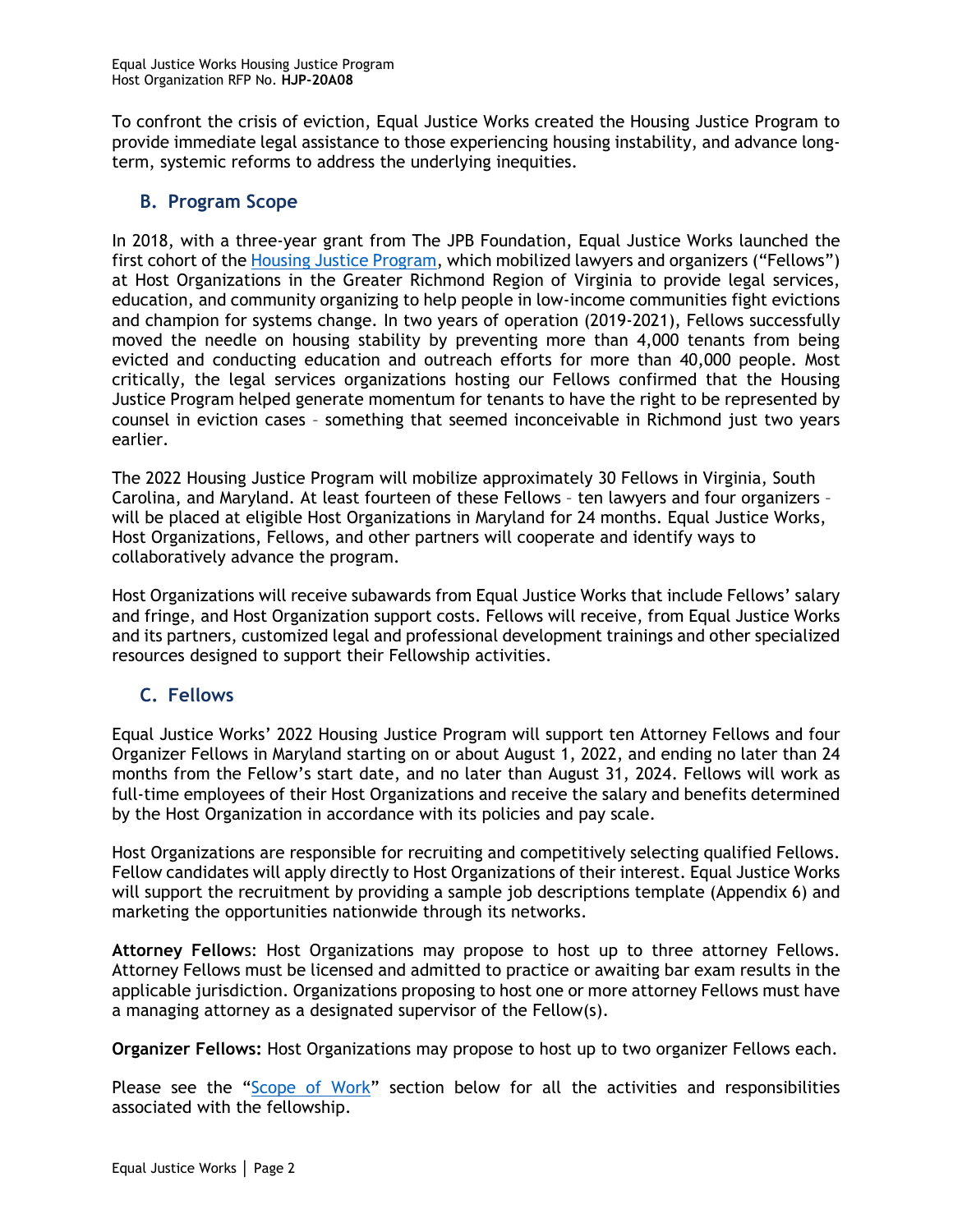#### <span id="page-8-0"></span>**D. Host Organizations**

A successful Fellowship project requires dedicated support from the Host Organization and a supervisor with adequate subject matter expertise committed to the success of the Fellow and the project. Host Organizations must prove how promoting housing stability for low-income households is an integral part of their organization and how the Fellow(s) will contribute to the organization's capacity. Host Organizations must also demonstrate their capacity to provide adequate supervision, mentoring, and training for the Fellows. Adequate supervision would involve regular in-person and virtual meetings with the Fellow, and ongoing oversight and support for legal cases as well as outreach and education activities. Supervisors are expected to participate in a limited number of calls with Equal Justice Works and training events to build an integrated support system for Fellows and ensure an effective information flow.

Host Organizations and Fellows must work in collaboration with each other and Equal Justice Works to coordinate efforts to provide direct services, strategic partnership and coalition building, outreach and education, and to reduce systemic barriers to housing stability.

During the Fellowship period, Equal Justice Works will monitor the Host Organizations' capacities and Fellows' activities to fulfill its subrecipient monitoring responsibilities and to provide technical assistance as needed. At the start of the program, Equal Justice Works will host a virtual orientation for selected Host Organizations and their designated key personnel, which will cover programmatic, financial, and administrative requirements for this program.

#### <span id="page-8-1"></span>**E. Scope of Work**

Housing Justice Program Fellows will engage in a range of **core services** based on the needs of the communities to be served and Host Organizations' capabilities and/or restrictions. Fellows at the same Host Organizations may focus on the same or complimentary core services. Fellows must engage in one or more of the following activities:

- 1) **Direct Legal Services:** Fellows provide direct legal assistance including advice, referrals, and full representation for tenants in eviction proceedings and on other housing-related matters. Fellows may provide holistic legal services promoting long term housing stability for low-income households. Fellows may also recruit and educate pro bono attorneys to volunteer in day-of-court programs.
- 2) **Resident Services:** Fellows build collaborative partnerships with community organizations to provide referrals for wraparound services for low-income households. Fellows will also provide referrals to their peers in the Cohort as they identify individuals with emergency housing needs.
- 3) **Outreach and Education:** Fellows engage in a wide variety of outreach and education activities including, but not limited to: conducting "know your rights" education for tenants; engaging tenants in Town Halls for a more intensive look into renter problems and desired solutions; door knocking in high-eviction communities; and providing community legal education to both tenant and landlord groups (virtually and in-person).
- 4) **Community Organizing:** Fellows will identify patterns, organize tenants, develop leaders, engage in impact litigation and education to challenge structural issues, and execute campaign strategies to build tenant power and win policy changes that advance tenant protections. Where there is a right to counsel, Fellows will work to identify any on-the-ground implementation problems and coordinate with other Fellows and service providers.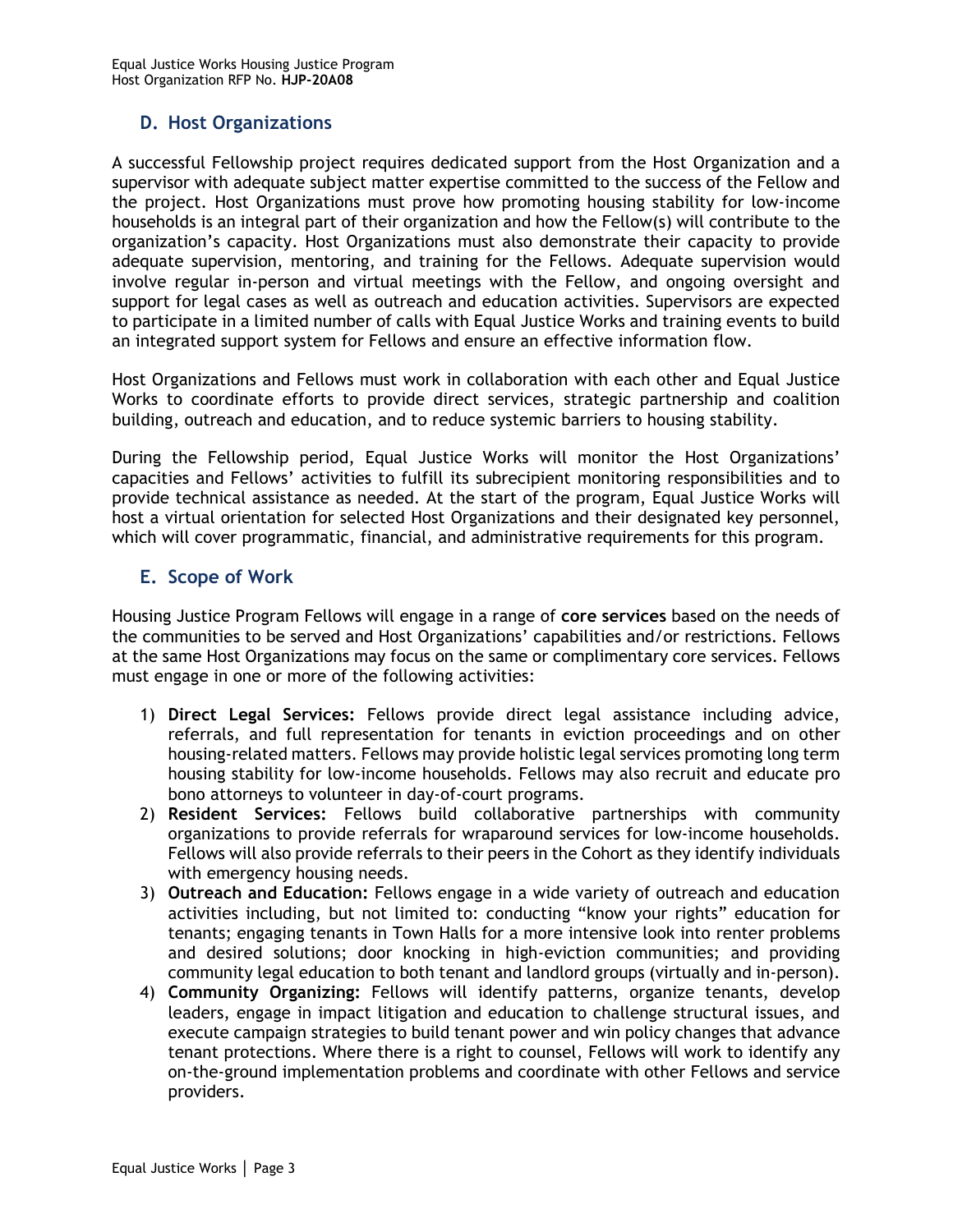Each Fellow's project plan should be responsive to their organizational circumstances and community needs. All Fellows are required to work cooperatively to advance the goals of the Housing Justice Program, to the extent permitted by organizational and funder policies and restrictions. 1

As subrecipients of Equal Justice Works, Host Organizations have the primary responsibility to ensure that the Fellows employed at their organizations perform the applicable activities under adequate supervision, participate in the training and technical assistance programs, and fulfill the data collection and reporting requirements using the key performance indicators below.

## <span id="page-9-0"></span>**F. Key Performance Indicators**

During the Fellowship period, the Host Organizations will be required to collect and report on data responsive to the Housing Justice Program Performance Indicators below, and any additional data required in the programmatic report or identified by the Host Organization.

| <b>Housing Stability Metrics</b>             | # of individuals receiving direct legal services                                     |  |
|----------------------------------------------|--------------------------------------------------------------------------------------|--|
| <b>Housing Stability Metrics</b>             | # of households receiving resident services (1:1 outreach and<br>resource referrals) |  |
| <b>Housing Stability Metrics</b>             | # of outreach/educational presentations/ trainings conducted                         |  |
| <b>Housing Stability Metrics</b>             | # of individuals attending presentations                                             |  |
| Systems Change & Capacity<br><b>Building</b> | # of stakeholders/organizations engaged to advance shared<br>priorities              |  |
| Systems Change & Capacity<br><b>Building</b> | # of policies leveraged or influenced                                                |  |
| Systems Change & Capacity<br><b>Building</b> | # of media hits per month                                                            |  |
| Systems Change & Capacity<br><b>Building</b> | # of impacted people engaged in policy change discussions                            |  |

## <span id="page-9-1"></span>**G. Training and Technical Assistance for Fellows**

The Housing Justice Program provides specialized training and technical assistance (TTA) and other engagement opportunities to its Fellows to enhance their legal and leadership skills and achieve greatest impact. The TTA program includes the components described below. Fellows

<sup>1</sup> Host Organizations funded by MLSC must comply with the Maryland Code, Human Services §§ 11‐503, 11‐505, 11‐602, and 11‐603; and all other provisions of the Maryland Legal Services Corporation Act. This includes but is not limited to: using MLSC funds exclusively for clients that meet MLSC income eligibility guidelines as posted on the MLSC website and maintaining records to document determination of client eligibility for all cases.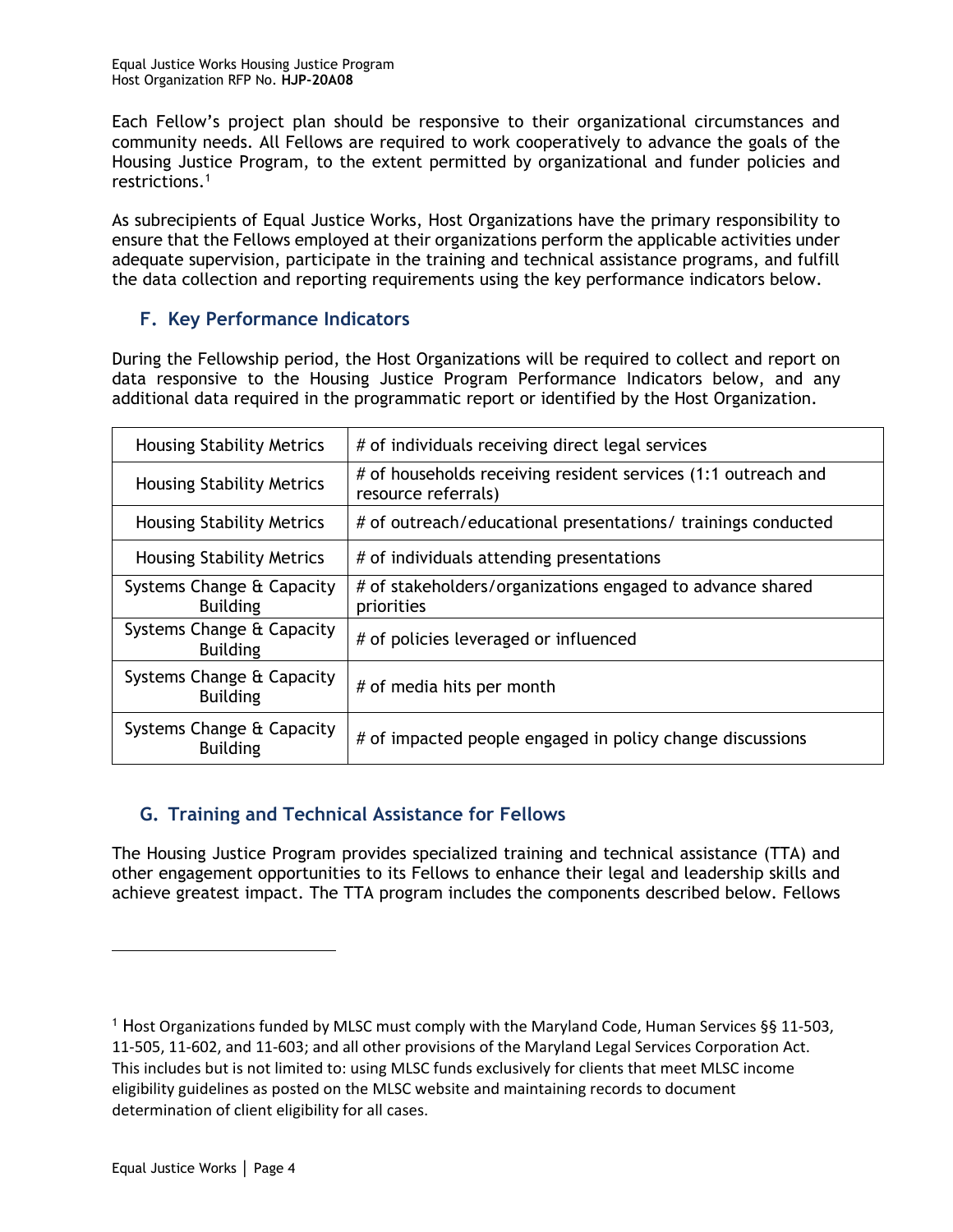are required to participate in the Housing Justice Program TTA program and engage in peer-topeer learning and collaboration with other Fellows

- Kick-off Training: During the first month of the Fellowship, the Fellows will participate in a virtual, interactive kick-off training that will orient them to fundamentals needed to begin their Fellowship.
- Conferences: The Fellows will attend the annual Equal Justice Works Leadership Development Training in fall of 2022 (virtually) and 2023, to develop skills as public interest attorneys and leaders.
- Ongoing Assisted TTA: The Fellows will participate in regular calls that alternate between (1) substantive legal training webinars related to housing issues and (2) professional development and participatory Fellows' calls on topics responsive to the Fellows' interests and needs.
- Final Learning Event: Within the last three months of the Fellowship, the Fellows will participate in a final learning event to solidify the experience and sustain the benefits of the program.

In addition to the TTA program described above, Equal Justice Works offers free membership to Practicing Law Institute with free access to numerous CLE programs.

#### <span id="page-10-0"></span>**H. Data Collection and Evaluation**

To help build the evidence base to demonstrate the need and impact of the program and to support ongoing monitoring, Host Organizations will be required to track and report standard data on service delivery. Equal Justice Works will also collect program reflection data from Host Organizations, such as lessons learned and anonymized client stories to show impact.

In addition, Equal Justice Works may partner with an independent evaluator to conduct a program evaluation. Host Organizations and Fellows are expected to cooperate and share appropriate data in support of the evaluation project.

#### <span id="page-10-1"></span>**I. Eligibility**

For applicant eligibility as a host organization, click [here.](#page-1-1)

For Fellow eligibility, see [Section 1.C. Program Information -](#page-7-1) Fellows.

## <span id="page-10-2"></span>2. SUBAWARD INFORMATION

## <span id="page-10-3"></span>**A. Type of Award**

Equal Justice Works intends to issue individual subawards to selected Host Organizations for the performance of this program. Selected Host Organizations will be subrecipients of Equal Justice Works.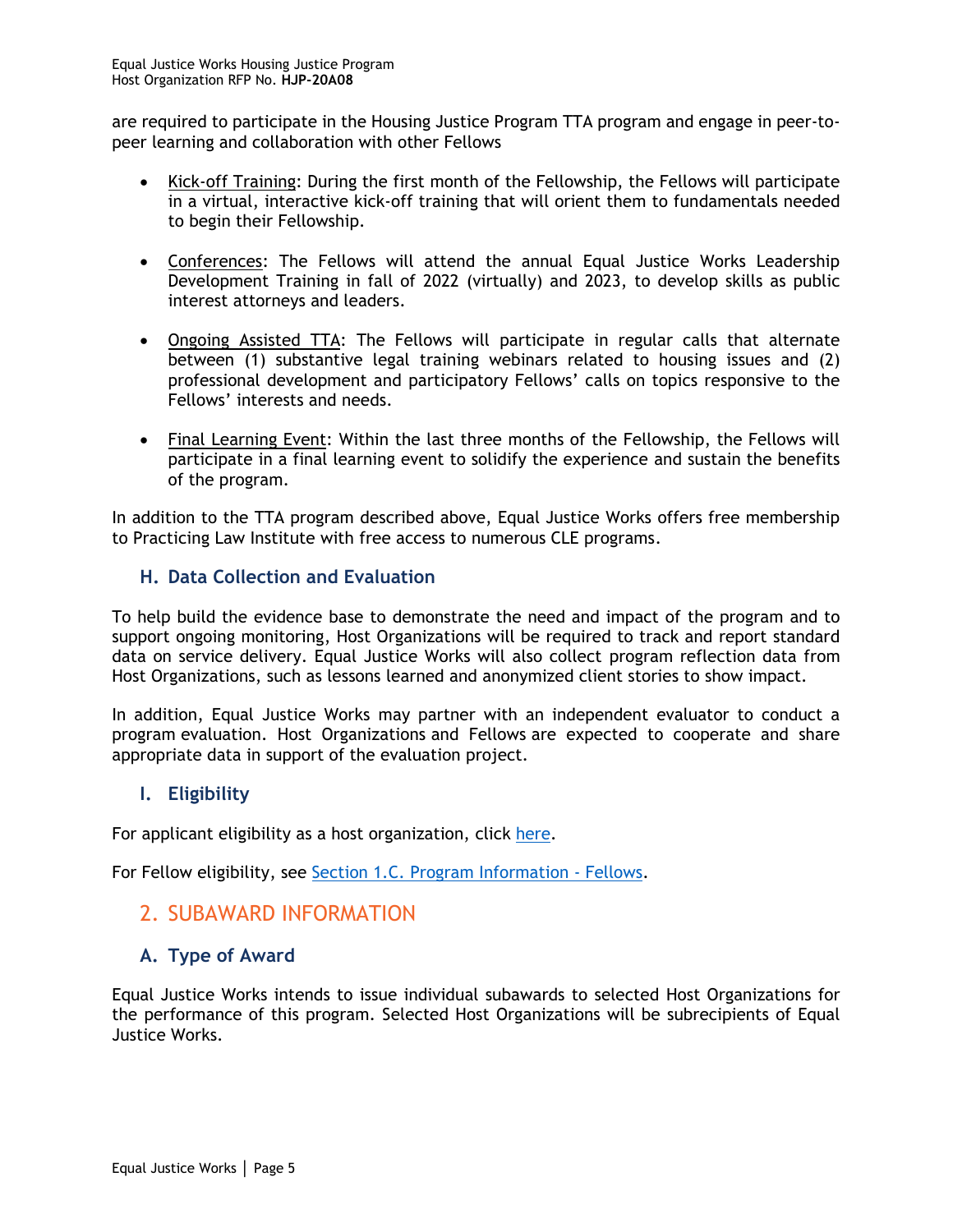#### <span id="page-11-0"></span>**B. Conditions of Subaward**

Host Organizations will be required to comply with the following conditions in addition to performing the scope of work.

<span id="page-11-1"></span>(1) Programmatic Reports

Host Organizations will be required to submit semiannual programmatic progress reports throughout the period of performance to Equal Justice Works.

<span id="page-11-2"></span>(2) Financial Reports

Host Organizations will be required to submit quarterly financial reports and supporting documentations to Equal Justice Works.

#### <span id="page-11-3"></span>(3) Legal Requirements

Host Organizations must adhere to all the terms and conditions contained within the subaward agreement.

#### <span id="page-11-4"></span>**C. Financial Management**

Equal Justice Works adheres to the [Generally Accepted Accounting Principles](https://files.fasab.gov/pdffiles/2020_fasab_handbook.pdf) (GAAP) and expects Host Organizations applying to this RFP to follow the same.

#### <span id="page-11-5"></span>**D. Budget Information**

Subaward amounts are budgeted based on the direct program costs of a Fellow and include the following budget categories:

#### • **Attorney Fellows:**

- o **Salary:** the subaward includes a salary contribution payment of up to \$50,000 per Attorney Fellow/per year with a 3% increase in the  $13<sup>th</sup>$  month of the Fellowship. The Host Organization must comply with its internal salary scale. Where the Host Organization's salary scale provides for an annual salary greater than \$50,000 for an equivalent full-time staff attorney position, the Host Organization must supplement the Fellow's salary payment.
- o **Benefits:** the subaward includes up to \$6,000 per Fellow/per year towards benefits expenses that include FICA, workers' compensation, healthcare, retirement benefits, or other host organization approved benefits (please specify in the budget template).
- **Organizer Fellows:**
	- o **Salary:** the subaward includes a salary contribution payment of up to \$40,000 per Organizer Fellow/per year with a 3% increase in the 13<sup>th</sup> month of the Fellowship. The Host Organization must comply with its internal salary scale. Where the Host Organization's salary scale provides for an annual salary greater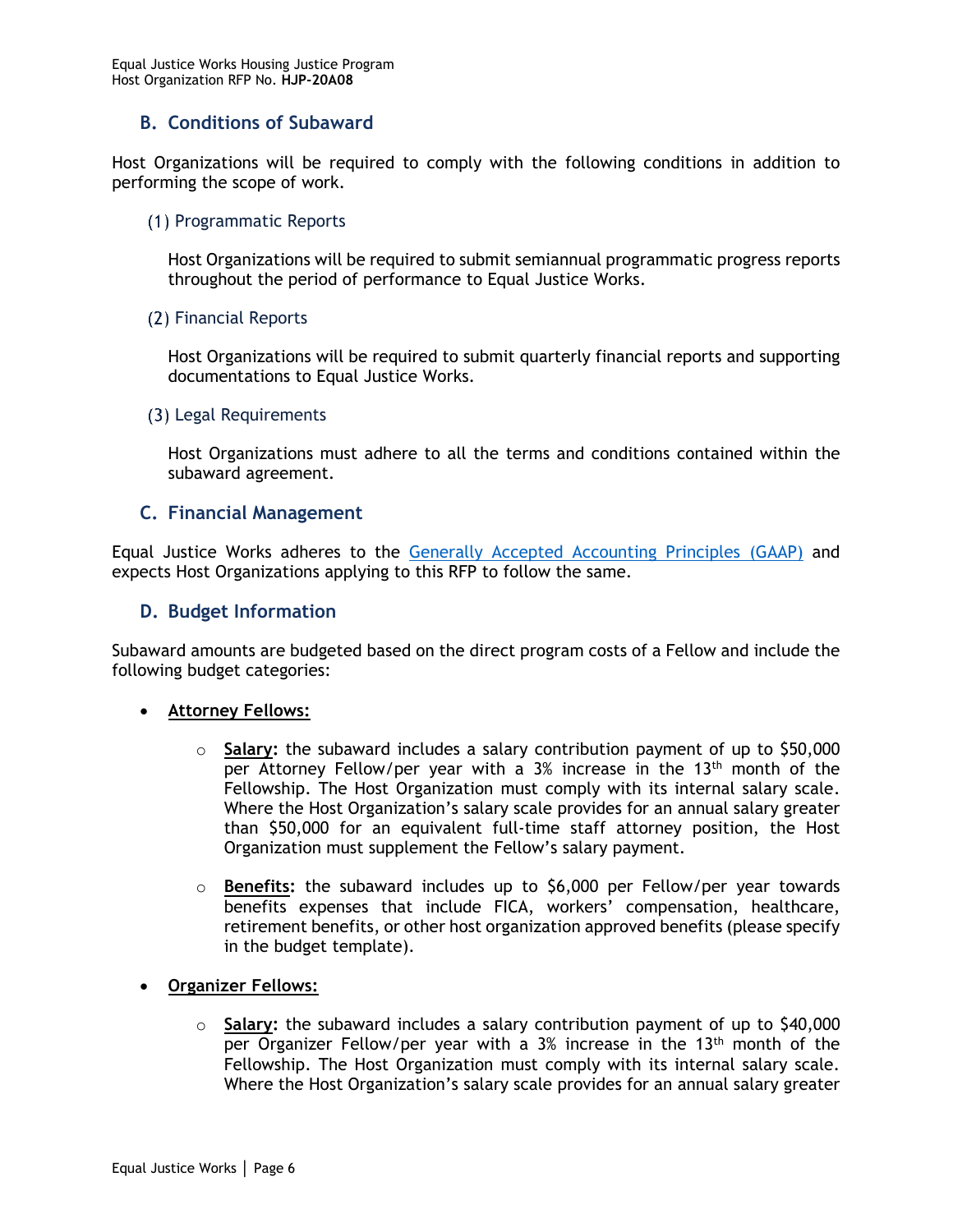than \$40,000 for an equivalent full-time staff position, the Host Organization must supplement the Fellow's salary payment.

- o **Benefits:** the subaward includes up to \$4,000 per Organizer Fellow/per year, towards benefits expenses that include FICA, workers' compensation, healthcare, retirement benefits, or other host organization approved benefits (please specify in the budget template).
- **Host Organization Support**: the subaward includes additional support costs to cover other allowable, reasonable, and allocable direct program support costs associated with mentorship of the Fellows' activities up to \$7,000 per Host Organization per year.

The subaward budget does not include the following:

- In-person Training Travel: Travel expenses (transportation, lodging, and meals) for Equal Justice Works Leadership Development Trainings will be paid directly by Equal Justice Works and will not be part of the subawards.
- Pre-award Costs: Equal Justice Works shall not be obligated to pay any cost incurred by the applicant in the preparation and submission of an application in response to this solicitation.

## <span id="page-12-0"></span>3. APPLICATION INFORMATION

#### <span id="page-12-1"></span>**A. Timeline**

The timeline listed below represents the current projection and is subject to slight modifications.

- **May 3, 2022**: Solicitation released.
- **May 10, 2022**: Informational webinar, 2pm EST, click to [register.](https://us02web.zoom.us/webinar/register/WN_1YkQ01ZYRmavmvBLrKD1yg) The event will be recorded and available after this date.
- **May 13, 2022:** Host Organizations submit notice of intent to apply survey [linked here](https://www.surveymonkey.com/r/J268W95) (survey will take no more than 5 minutes to complete)
- **May 20, 2022:** Questions about solicitation are due to Equal Justice Works.
- **May 23, 2022:** Responses to questions sent out.
- **June 8, 2022**: Applications are due.
- **June 17, 2022**: Selected applicants receive Conditional Approval Letters; subawards are contingent on satisfactory submission of the Risk Assessment Tool and Financial Statements and IRS Form 990.
- **June 20, 2022:** Selected applicants submit Financial Statements and IRS Form 990, and the Risk Assessment Tool.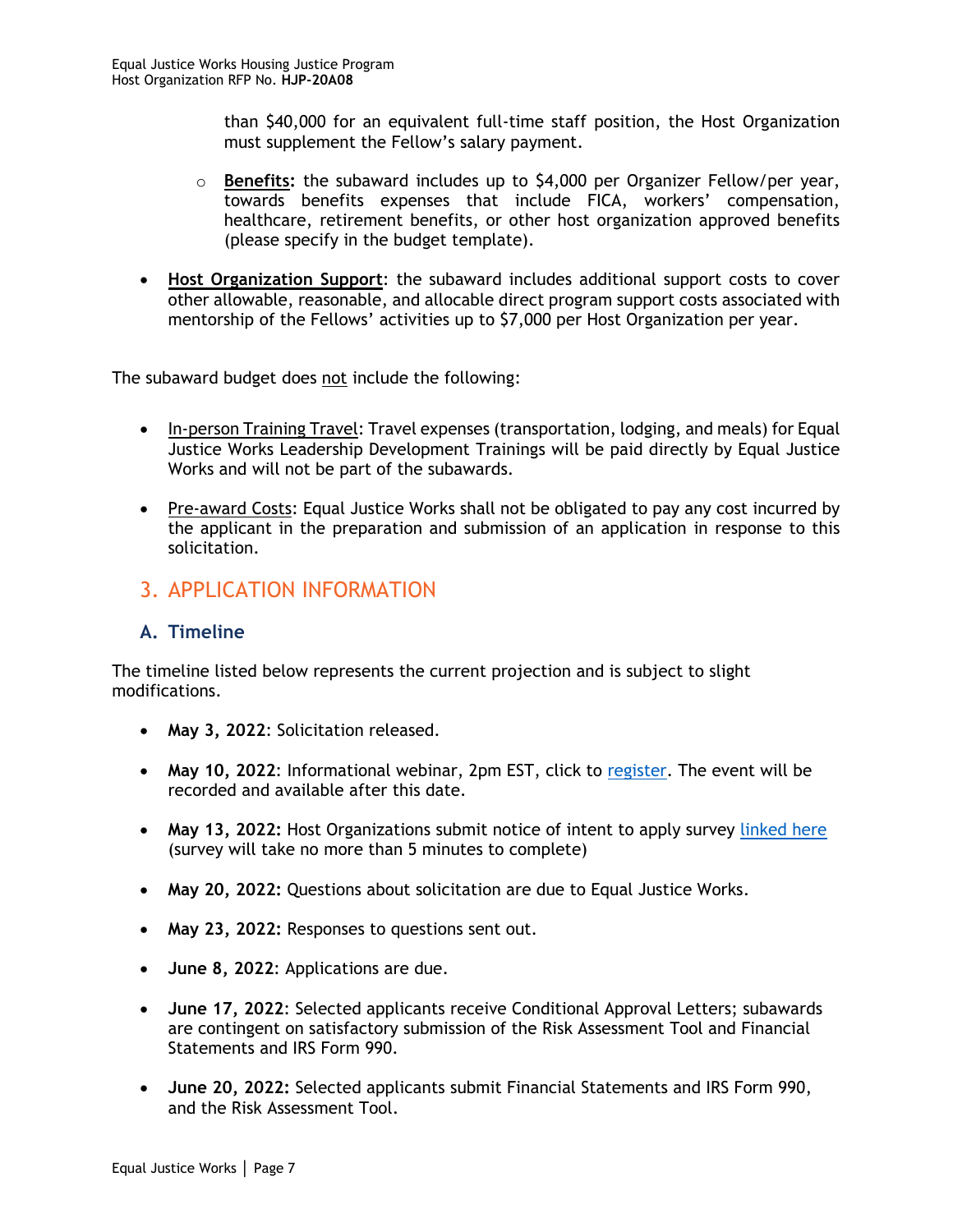- **July 15, 2022:** Subawards are executed.
- **August 2022**: Fellows begin their service (if applicable).

#### <span id="page-13-0"></span>**B. Submission Method**

**Eligible applications must be submitted by Wednesday, June 8, 2022, 11:59 p.m. Eastern Standard Time** via email to [housingjustice@equaljusticeworks.org.](mailto:housingjustice@equaljusticeworks.org) If you encounter any technical difficulties or require any accommodation in the application submission method, please reach out to Laura Roach at [lroach@equaljusticeworks.org.](mailto:lroach@equaljusticeworks.org)

#### <span id="page-13-1"></span>**C. Notice of Intent to Apply**

Please fill out this brief notice of intent to apply survey linked [here](https://www.surveymonkey.com/r/J268W95) and specify how many Fellows (lawyers and/or organizers) you are interested in applying for.

#### <span id="page-13-2"></span>**D. Questions Period**

Applicants with any questions regarding the requirements of the solicitation or the application process should contact Equal Justice Works at [housingjustice@equaljusticeworks.org](mailto:housingjustice@equaljusticeworks.org) by **May 20, 2022, 11:59 p.m. Eastern Standard Time**. Responses to questions relevant to all applicants received by May 20, 2022, will be emailed to all applicants who submitted Notices of Intent to Apply **by May 23, 2022**.

#### <span id="page-13-3"></span>**E. Application Requirements**

This section describes what an application should include.

#### <span id="page-13-4"></span>(1) Applicant Information (see Appendix 1)

The following information is required:

- 1) Organization Name please list the organization's legal name that should be used for the subaward. If the organization's legal name is different from what is listed in the SAM registration and/or DUNS registration, please provide a brief explanation in the "Additional Information" section.
- 2) DUNS number.
- 3) Employer Identification Number.
- 4) SAM Registration yes/ no; current registration expiration date (highly preferred).
- 5) Organization Address if there are multiple locations, you may list the administrative headquarters address.
- 6) Executive Director (name, phone, email).
- 7) Project Director (name, phone, email) point of contact for programmatic matters.
- 8) Fiscal Manager (name, phone, email) point of contact for financial matters.
- 9) Fellow Supervisor (name, phone, email) Fellow's direct supervisor.
- 10) Fellow Office Address, if different from the organization's address listed above.
- 11) Working Remote
	- a. Explain Fellow remote work situation if applicable.
- 12) Total Subaward Budget Requested (\$).
- 13) Number of Fellows Requested.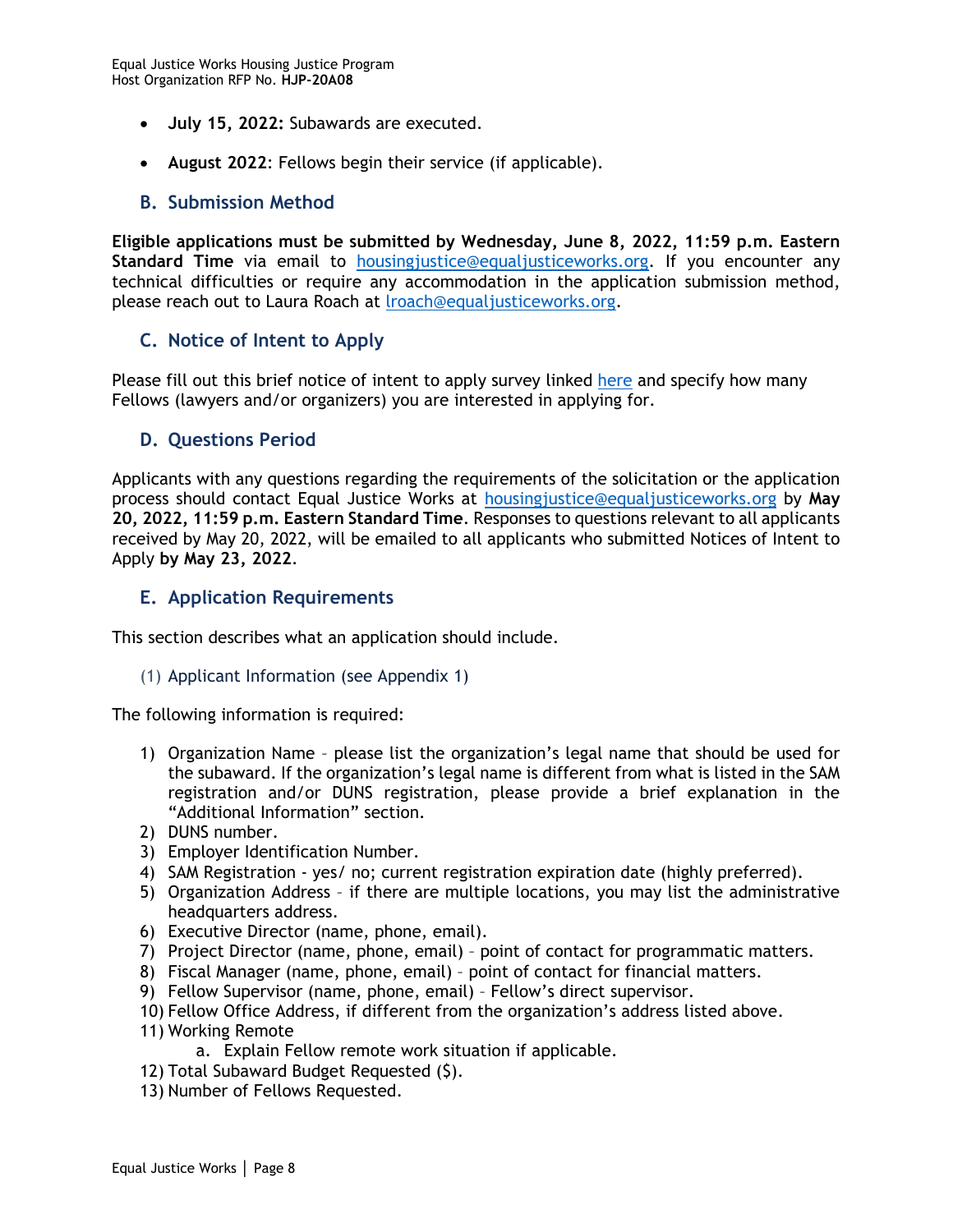- 14) Additional Information (optional).
- 15) Accounting System/Internal Control Questionnaire.
- <span id="page-14-0"></span>(2) Program Narrative (see Appendix 2)

Please refer to the program narrative template in Appendix 2 which includes the sections listed below for completion. This document should be saved and submitted as a PDF with "Program Narrative" as part of its file name, not exceeding eight single-spaced pages using the 12-point font.

- a. Statement of the Problem and Need
	- This section should include the description of problems or gaps in services and advocacy related to housing stability for low-income and underserved communities that the Fellowship project will address.
- b. Project Design and Implementation Plan
	- This section should include:
		- $\circ$  A coherent, concise, and complete plan for the implementation of the Fellowship project at the host organization that addresses the requirements and goals of the Housing Justice Program described in this solicitation. This section should reference the scope of work including key performance indicators and clearly outline dedication to direct legal and resident services and outreach, education and other deliverables as described in [Section 1.E.](#page-8-1)  [Program Information](#page-8-1)—Scope of Work.
		- $\circ$  Goals, objectives, and primary activities that will be accomplished through this project.
		- $\circ$  Types of services the Fellow will provide, the target client population, and geographic service areas (State/City/County).
		- o Anticipated project impact/target performance indicators.
		- o Plan for providing supervision, mentorship, and training to the Fellow.
		- $\circ$  Any sustainability plan to continue providing those services beyond the Fellowship.
- c. Organizational Capabilities and Competencies
	- This section should include the applicant's capacities and competencies to carry out the programmatic, administrative, and financial aspects of the program and should address the following items:
		- o Experience providing legal assistance related to housing, as applicable.
		- o Experience conducting community outreach and education.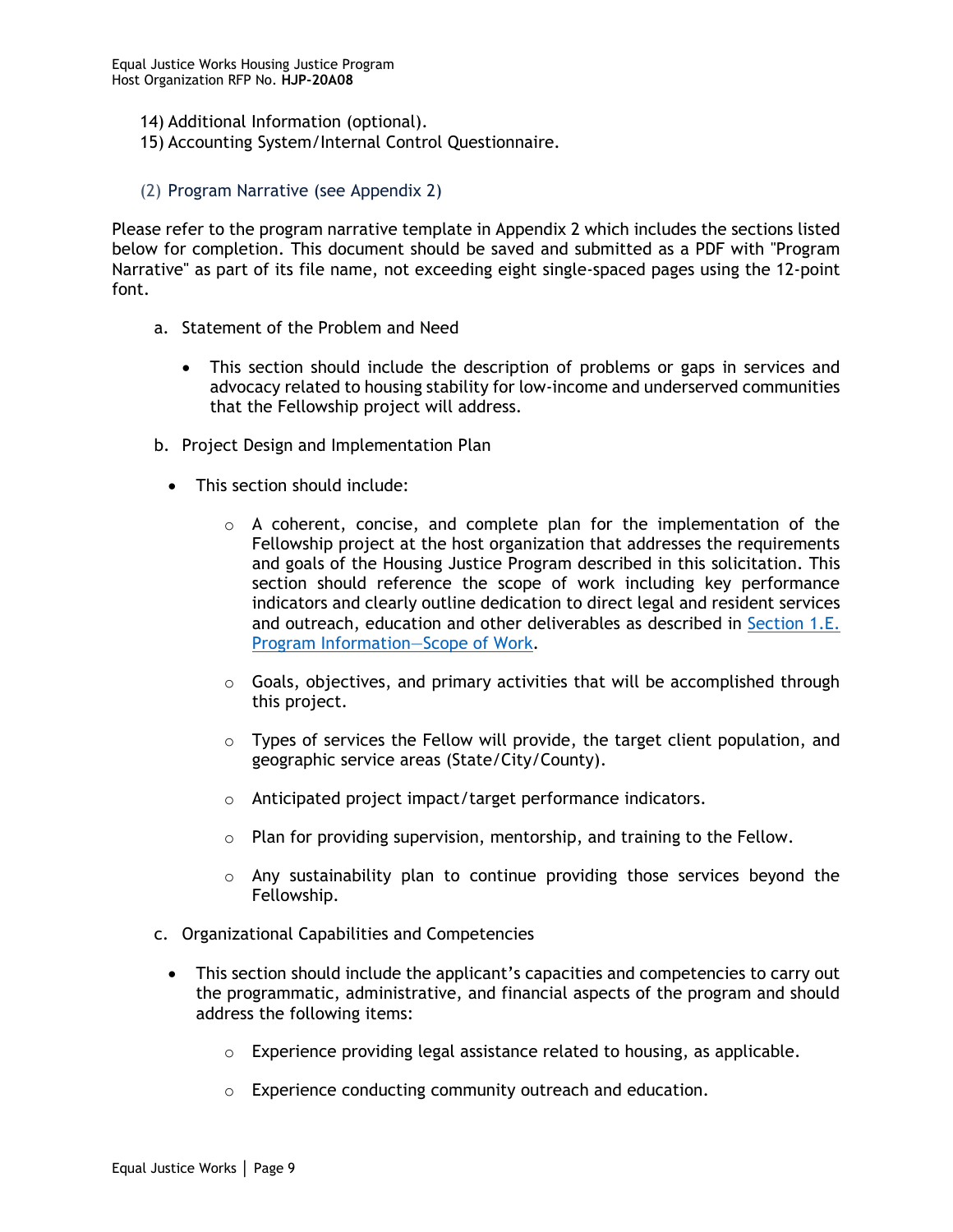- $\circ$  Experience organizing communities around housing justice issues, as applicable.
- $\circ$  Relationships with community partners and referral networks in serving lowincome communities and with relevant local coalitions and/or multidisciplinary taskforces.
- o Relevant legal and supervisory experience of the Fellow's supervisor.
- d. Plan for Collecting Data for Performance Measures
	- This section should describe the organization's experience and capacity to track and report data for performance measures and participate in the evaluation project.
- <span id="page-15-0"></span>(3) Budget Worksheet (see Appendix 3)

Applicants must complete the budget worksheet template to document their proposed budget, using the budget template (Appendix 3) and following the template instructions.

<span id="page-15-1"></span>(4) Certifications – Policy Certification (see Appendix 4)

Applicants must complete the certification form available at the application website. This information will be used to determine the applicant's eligibility for the subaward.

<span id="page-15-2"></span>(5) Certifications – Certification for Data Privacy (see Appendix 5)

Applicants must complete the certification form available at the application website. This information will be used to determine the applicant's eligibility for the subaward.

When attaching a document file to the submission email, applicants should use descriptive file names (e.g., "Program Narrative\_Organization Name" or "Budget\_Organization Name").

#### <span id="page-15-3"></span>**F. Administrative Requirements**

The below administrative requirements/documents are **not** required to be submitted at the time of Proposal Submission. Applicants will be required to complete, acknowledge, and submit the following administrative requirements upon receiving a "Conditional Approval Letter" on June 6, 2022. Upon receiving a "Conditional Approval Letter" applicants will be required to submit the following documents by **June 20, 2022.** All applicants must acknowledge that the execution of the subaward is contingent upon submission of these documents and subsequent evaluation by Equal Justice Works.

The standard terms and conditions for subawards issued by Equal Justice Works which encompasses legal, administrative, and financial management requirements for projects awarded by Equal Justice Works.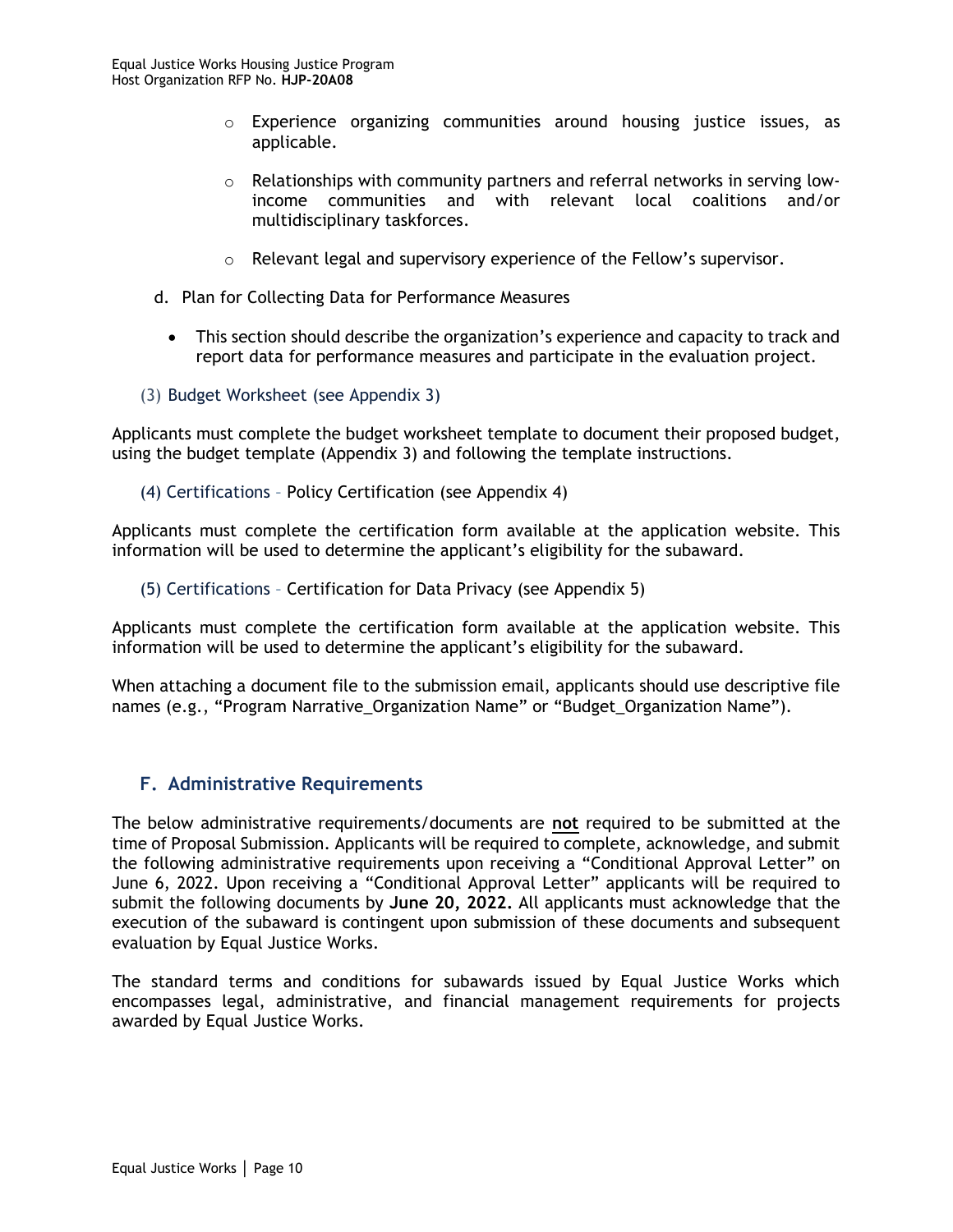#### <span id="page-16-0"></span>(8) Financial Statements and IRS Form 990

Applicants must submit item 1 and may elect either item 2 or 3 if organization taxes have not been filed for the year preceding the date of proposal application.

| <b>Item</b>                                                                                                                                                                                                                                                                | <b>Action</b>                                                                              | <b>Status</b>                                                          |
|----------------------------------------------------------------------------------------------------------------------------------------------------------------------------------------------------------------------------------------------------------------------------|--------------------------------------------------------------------------------------------|------------------------------------------------------------------------|
| 1. IRS Form 990: Return of<br>Organization Exempt From Income<br>Tax. (Non-profits, et al)                                                                                                                                                                                 | Mandatory                                                                                  | N/A                                                                    |
| <b>OR</b><br>1. IRS Tax Form (as appropriate for<br>the specific for-profit legal entity).                                                                                                                                                                                 |                                                                                            |                                                                        |
| 2. Sub-recipient's individual<br>financial statements (interim or<br>annual)                                                                                                                                                                                               | FOR interim reports<br>FOR annual reports                                                  | <b>Unaudited</b><br>Audited                                            |
| Balance sheet or the<br>statement of financial<br>position<br>Income statement or profit<br>and loss statement<br>Statement of cash flows<br>Statement of retained<br>earnings/changes in equity<br>(for commercial enterprises<br>only).<br>Notes to financial statements | IF organization expends<br>more than \$750,000 of<br>federal funds within a<br>fiscal year | Audited (must be current<br>in the Federal Audit<br>Clearinghouse-FAC) |
| 3. Annual Report                                                                                                                                                                                                                                                           | May be submitted in<br>lieu of full Financial<br><b>Statements</b>                         | Audited                                                                |

#### <span id="page-16-1"></span>(9) Risk Assessment Tool

Applicants must complete the Risk Assessment Tool, which will be provided to selected applicants with the "Conditional Award Letter." This information will be used for preaward risk assessment.

## <span id="page-16-2"></span>4. APPLICATION REVIEW INFORMATION

Applications that meet the eligibility requirements and the prerequisites listed below will be evaluated using the criteria set forth in this section.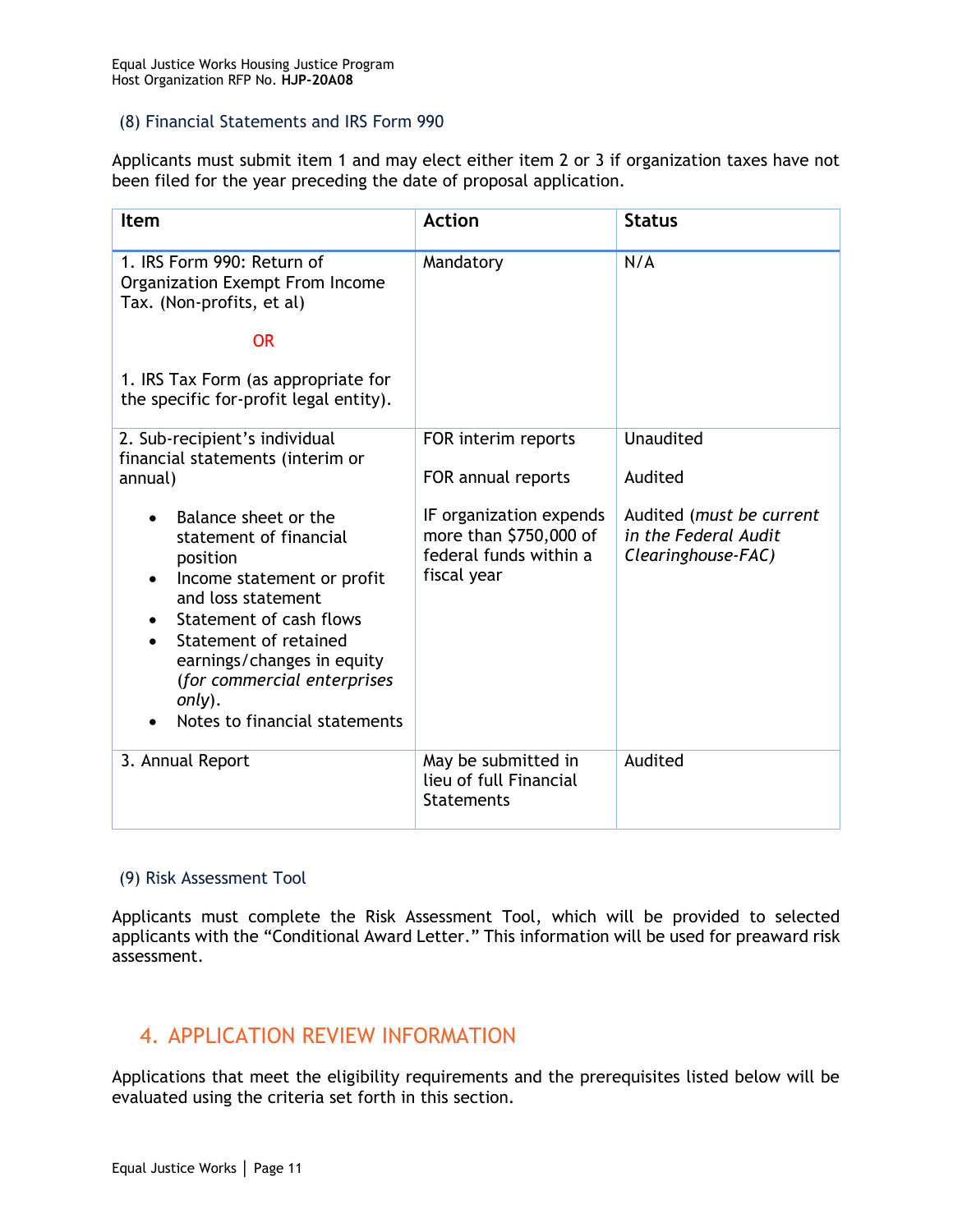### <span id="page-17-0"></span>**A. Prerequisites**

- (1) Applicants must complete and meet the minimum requirements of the Application Information Sheet, Policy Certification, and Certification for Data Privacy.
- (2) Applicants must be registered in the System for Award Management (SAM) and be in good standing with state statutes for the organization's business classification.

#### <span id="page-17-1"></span>**B. Evaluation Criteria**

(1) Project Design, Goals, and Implementation Plan (45%)

Applications will be evaluated based on the quality, comprehensiveness and the feasibility of their proposed project design, specificity of goals, location, focus, and the rigidity of their implementation plan. Applicants are encouraged to consider how they may work cooperatively with other potential Host Organizations and include collaboration strategies in their proposals.

- (2) Capabilities and Competencies (25%)
- (3) Budget (25%): Applicants must submit complete, cost effective, and allowable (e.g., reasonable, allocable, and necessary for project activities proposed) budgets.
- (4) Plan for Collecting Data for Performance Measures (5%)

#### <span id="page-17-2"></span>**C. Post Receipt of Conditional Approval Letter**

(1) Applicants must complete and meet the minimum requirements of the Risk Assessment Tool and Financial Statements and IRS Form 990.